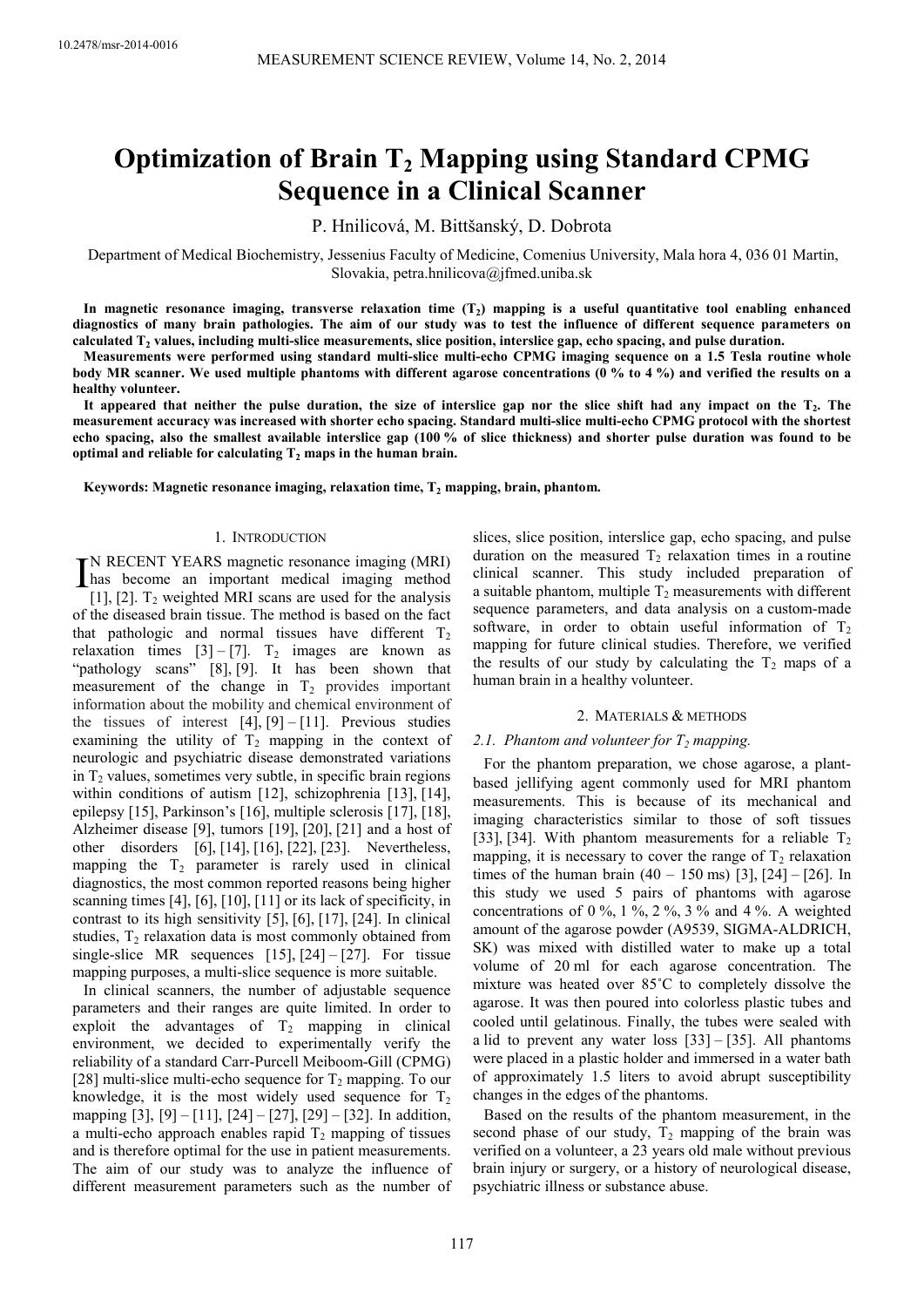# *2.2. MRI examination.*

The MR measurements were performed on a clinical 1.5 Tesla whole-body MR scanner Magnetom Symphony (Siemens, Erlangen, Germany) using the standard  $\rm{^1H}$ quadrature volume head-coil. Measurements were made at an ambient temperature of 23°C.

Standard Carr-Purcell Meiboom-Gill (CPMG) multi-spinecho imaging sequence was used, which consisted of a 90° RF pulse followed by an echo train induced by successive 180° pulses (90°→180°-echo1→180°-echo2 …). Between the 90° pulse and the subsequent 180° pulses was a phase shift in the rotating frame of reference in order to reduce accumulating effects of imperfections in the 180° pulses [36]. For  $T_2$  relaxation measurement we used the following parameters: in-plane resolution of  $3.3x2.2 \text{ mm}^2$ , a slice thickness of 4 mm, a field of view of  $157 \times 280$  mm<sup>2</sup>, one average, a base resolution of 72 x 128 pixels; number of slices: 1 for single-slice and 19 for multi-slice;  $TR =$ 8860 ms. The multi-slice sequence included a series of 32 different TEs with 3 different types of (equal) echo spacing listed below:

- a) echo spacing of 7 ms: TEs  $\text{[ms]} = 7, 14, 21, \ldots 224$
- b) echo spacing of 10 ms: TEs [ms] = 10, 20, 30, … 320
- c) echo spacing of 20 ms: TEs  $[ms] = 20, 40, 60, ... 640$ .

The *Syngo* user interface offers two types of sinc-shaped RF pulses for  $T_2$  mapping sequences, "NORMAL" pulse with shorter duration (2.56 ms) and "lowSAR" pulse with longer duration (3.84 ms), for both 90° and 180° pulses (Fig.1.) [37], [38]. All our measurements of the  $T_2$ relaxations were performed with the application of both pulse durations. The total acquisition time for various CPMG settings was 6 minutes and 21 seconds.



Fig.1. a, b. "NORMAL" and "low SAR" pulses. The course of a "NORMAL" and "low SAR" RF pulse used in  $T_2$ mapping sequences. GS means slice selection gradient [37].

In our study, we measured an echo spacing of 10 ms and 20 ms with a bandwidth of 275 Hz per pixel, and an echo spacing of 7 ms with a bandwidth of 501 Hz per pixel (the lower bandwidth was not achievable at 7 ms echo spacing due to the sequence timing).

In order to see the impact of the position of slices within the tissue on the  $T_2$  mapping; we first measured one particular section of the phantom (and brain tissue) using a single-slice. Then we measured the same slice using a multi-slice sequence, with the given slice in the center (10th of 19 slices) or close to the boundary (2nd of 19 slices) of the slice package. In addition, we also compared the data for these slices with those of their neighboring slices.

To assess any influence of the distance between the slices on the measured  $T<sub>2</sub>$  values we performed measurements using a 100 % and a 130 % inter-slice gap with 100 % being the minimum available for this sequence set by the manufacturer (100 % meaning the same empty gap between the slices as the slice thickness itself).

In order to quantify the  $T_1$  relaxation of the phantom and the volunteer, we performed MR imaging with the following parameters: spin-echo progressive-saturation sequence, nominal resolution of 74 x 192, a slice thickness of 8 mm (6 mm in the volunteer), a field of view of  $175 \times 300$  mm<sup>2</sup>, one average; nine different repetition times (TR) [ms] = 25, 50, 100, 200, 400, 700, 1000, 3000, 10000; a constant echo time (TE) of 5 ms.

All the measurements were performed within one session, in the phantoms as well as on the volunteer.

#### *2.3. Data evaluation.*

Data was processed using a home-written code in Matlab (Math Works, Natick, MA). The program was able to iteratively fit  $T_1$  and  $T_2$  relaxation curves using the Levenberg-Marquardt algorithm on a pixel-by-pixel basis and to display fitted parameters for every selected pixel, including relaxation times  $(T_2 \text{ or } T_1)$ , and the initial magnetization (*M0*). The fitting algorithm was based on the mathematical functions for  $T_1$  calculation (1), where  $T_1$  is the relaxation time, for which the amplitude of the magnetization vector  $(M_z)$  reaches approximately 63 % of the fully-relaxed magnetization  $(M_0)$  [39], [40].

$$
M_z = M_0 \left( 1 - e^{-\frac{TR}{T_1}} \right) \tag{1}
$$

For  $T_2$  relaxation (Fig.2.), we used the (2), where  $T_2$  is the relaxation time for which the amplitude of the magnetization vector  $(M_{xy})$  decreases to approximately 37% of the maximum magnitude  $M_0[4]$ , [39].

$$
M_{xy} = M_0 \left( e^{-\frac{TE}{T_2}} \right) + N \tag{2}
$$



Fig.2.  $T_2$  relaxation fit.

The  $T_2$  relaxation fit; one pixel in 4 % phantom with short  $T_2$  and one sample from frontal white matter (WM) in the healthy brain.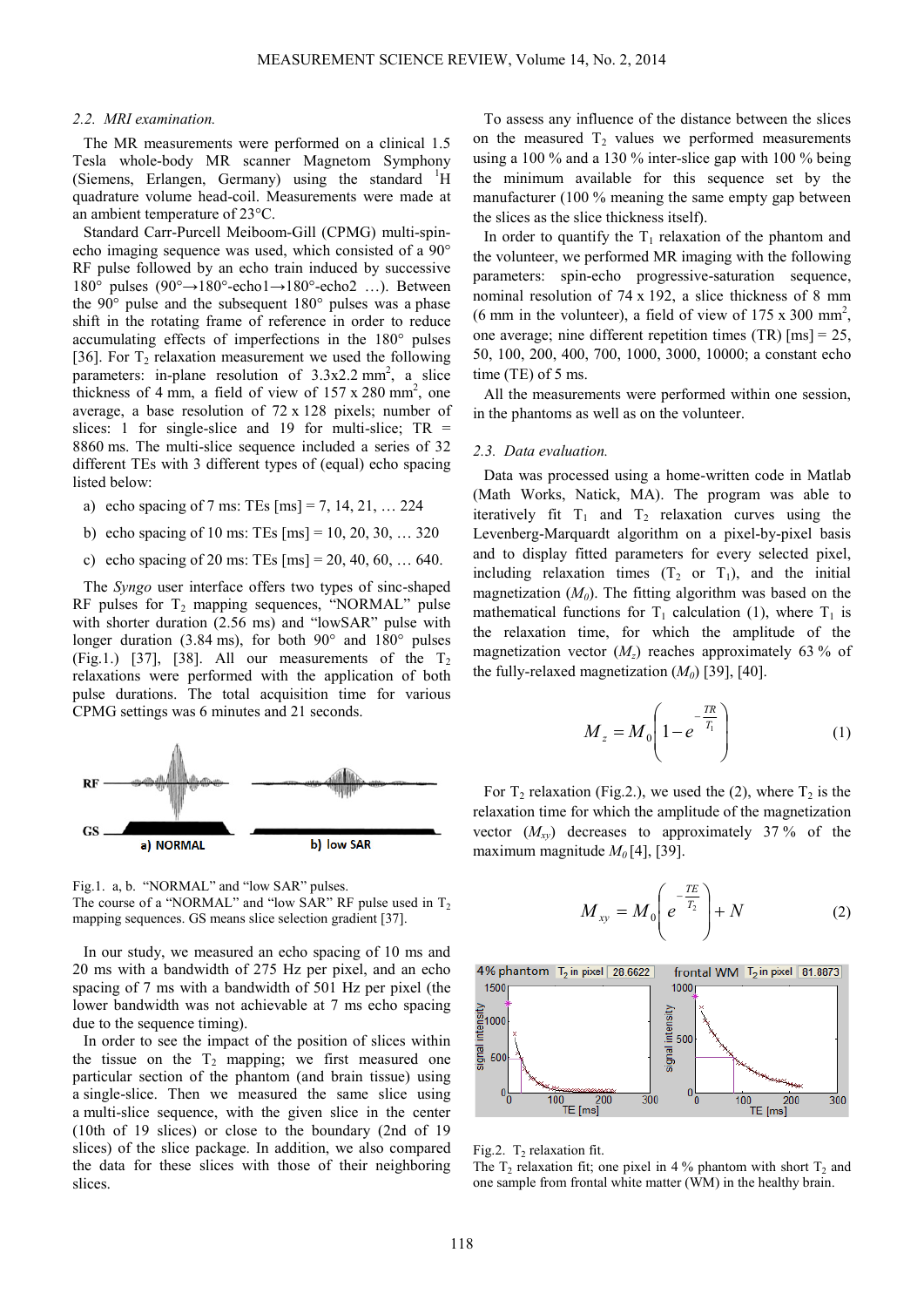Noise (*N*) was estimated in the equation as an average signal intensity of 62 pixels (2 pixels from the 2 upper corners of each image across 31 images in the set), which excluded any signal coming from the measured object. Our program also generated maps of particular relaxation parameters and allowed for evaluation of regions of interest (ROIs), with identical ROIs positions for different images. The program evaluated parameters in the calculated maps on a pixel-by-pixel basis and displayed their mean values and standard deviations within the ROIs.

In addition to the multi-slice measurement, we compared the data from the selected slices to the data from their neighboring slices. Given the fact that the most of the artifacts are in the first echo of the multi-echo sequence, we decided to omit the first echo and evaluate only the remaining 31 echo series.

For each agarose phantom, we evaluated 3 pixels in the center of its cross-section, so we used the data of 6 voxels for each agarose concentration (Fig.3.a). For the  $T_2$  (or  $T_1$ ) mapping of the volunteer we evaluated 3 pixels bilaterally each time placed in 8 regions of the brain (frontal white matter; frontal gray matter; temporal gray matter; parietal gray matter; occipital gray matter; caudate nucleus; putamen and thalamus) as seen in Fig.3.b.



Fig.3. a, b. MR image of phantoms and the healthy human brain. The cross-section of the  $T_2$ -weighted MRI shows 5 pairs of phantoms with agarose concentrations  $0\%$ ,  $1\%$ ,  $2\%$ ,  $3\%$  and  $4\%$ placed in the holder.

 $T_1$ -weighted MRI on the right shows 8 evaluated regions bilaterally placed in the brain: 1) frontal gray matter; 2) frontal white matter; 3) temporal gray matter; 4) caudate nucleus; 5) putamen; 6) thalamus; 7) parietal gray matter; 8) occipital gray matter.

# 3. RESULTS

## *3.1. Results from phantom measurements.*

First, we measured  $T_1$  values of the phantoms. We observed that with increasing agarose concentration (0, 1, 2, 3 and 4%), the value of  $T_1$  significantly decreased  $(2812 \pm 65, 2662 \pm 41, 2470 \pm 41, 2164 \pm 50 \text{ and } 1849 \pm 65$ ms, respectively; one-way ANOVA).

Then we studied the effect of  $T_1$  relaxation, number of slices, pulse duration, echo spacing, bandwidth, interslice gap and slice shifting to the calculated values of  $M_0$  in  $T_2$ maps (Fig.4.). To be able to compare different measurements, we evaluated the average noise in pictures. The value of noise in the image did not change significantly (unpaired t test) with different pulse duration, number of slices, inter-slice space, slice shifting, echo spacing or bandwidth.

There was no significant difference (NS, one-way ANOVA) in *M0* values between various agarose concentrations, if the other parameters were kept constant. Significantly greater (\*\*, one-way ANOVA) *M0* was found in the single-slice method in comparison with the multi-slice measurements. A significantly greater *M0* (\*\*, unpaired t test) was achieved with "lowSAR" pulse duration than with "NORMAL" at the same echo spacing and bandwidth. Neither the size of the interslice gap nor the slice position in the multi-slice measurement significantly affected (unpaired t test) the values of  $M_0$ .

In our next step, we investigated the influence of measurement parameters on the calculated value of  $T_2$  in phantoms (Fig.5.). Increasing agarose concentration (0, 1, 2, 3 and 4 %) led to a decrease of the  $T<sub>2</sub>$  relaxation time (for example, in single-slice with "NORMAL" pulse duration, echo spacing 7 ms, bandwidth 501 Hz per pixel:  $2208 \pm 29$ ,  $112 \pm 5$ ,  $67 \pm 5$ ,  $40 \pm 5$  and  $28 \pm 5$  ms). There were significant differences (one-way ANOVA) in the obtained  $T_2$  values among the phantoms with longer  $T_2$  relaxation times (0  $\%$ , 1  $\%$ , 2  $\%$  and 3  $\%$ ), whereas in the case of short  $T_2$  relaxation times (3 vs. 4%) there were no significant effects (one-way ANOVA). We observed the same behavior when using both types of pulse durations and in single- as well as in multi-slice measurements (with 100 % and 130 % interslice gaps). No significant differences (NS, unpaired t test) in  $T_2$  values were observed with the "lowSAR" pulse duration compared to "NORMAL" at the same echo spacing and bandwidth. No significant differences (one way ANOVA) were also found when we compared the  $T_2$  values of the phantoms calculated from a measurement using "NORMAL" pulses, 7 ms echo spacing and 501 Hz per pixel bandwidth with a measurement using "lowSAR" pulses, 10 ms echo spacing and 275 Hz per pixel bandwidth. Neither the size of interslice gap nor the slice shifting had any impact on the calculated  $T_2$  relaxation times.

We analyzed the variance of standard deviation (SD) in the  $T_2$  values obtained using 6 pixels from each agarose concentration (Fig.6.a, b). Larger variances in SD were observed for the shorter  $T_2$  relaxation times. We found that SDs were not significantly different (one way ANOVA) between pulses "NORMAL" and "lowSAR". Then, we compared measurements with echo spacing 20 ms and 10 ms. It was confirmed that smaller echo spacing decreased the variances in SD in phantoms with shorter  $T_2$ s without a significant impact on the  $T_2$  relaxation time.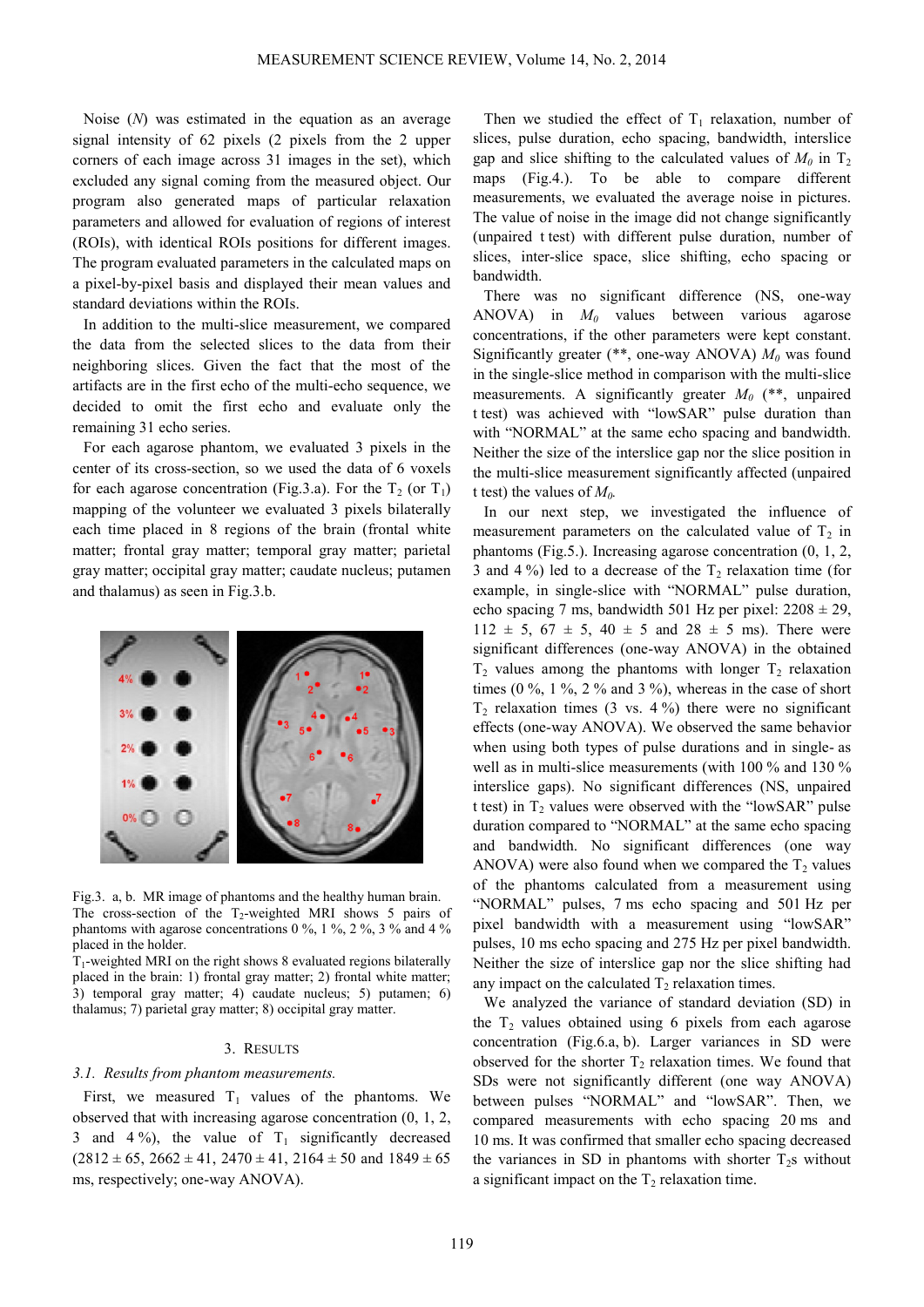

Fig.4.  $M_0$  values in phantoms.

There were no significant differences (NS, one-way ANOVA) in  $M_0$  values between 0, 1, 2, 3 and 4 % agarose concentrations. A significantly greater  $M_0$  (\*\*, one-way ANOVA) was found in single-slice measurement when compared to multi-slice. For the pulse duration "lowSAR", a significantly greater *M<sup>0</sup>* (\*\*, unpaired t test) was found when compared to the pulse duration "NORMAL" at the same echo spacing (10 ms) and bandwidth (275 Hz per pixel). It appeared that the size of the interslice gap did not significantly affect the calculation of *M<sup>0</sup>* .



## Fig.5.  $T_2$  values in phantoms.

Decreasing agarose concentration  $(4 - 0\%)$  increased the  $T_2$  values of phantoms. There were significant differences in  $T_2$  values between the phantoms with longer  $T_2$  relaxation:  $3\%$  vs.  $2\%$  (\*);  $2\%$  vs.  $1\%$  (\*\*\*);  $1\%$  vs.  $0\%$  (\*\*\*) (one-way ANOVA). In phantoms with shorter  $T_2$  relaxation,  $T_2$  values were not significantly different: 3 % vs. 4 % (NS; one-way ANOVA). The pulse duration ("NORMAL" or "lowSAR") did not affect the  $T_2$  relaxation time (NS; unpaired t test) at the same echo spacing (10 ms) and bandwidth (275 Hz per pixel). Non-significant differences in  $T_2$  values were found between single-slice and multi-slice measurements (NS, one-way ANOVA). The size of the interslice gap has no impact on the  $T_2$  relaxation times.



## Fig.6. a, b. Standard deviation (SD) in phantom  $T_2$  values.

The SDs of T<sub>2</sub> values were not significantly different (one way ANOVA) between the pulse duration of "NORMAL" and "lowSAR" or between single- and multi-slice. The size of the interslice gap had no impact on the SD variance of  $T_2$  values. The largest variance in SD ( $\sim$ 20%) was observed in phantoms with a shorter  $T_2$  relaxation (4%, 3%). In the case of phantoms with a longer  $T_2$  relaxation (2%, 1%,  $0\%$ ), the SD was under 10%. The measurement with a shorter echo spacing (10 ms) had a lower SD of T<sub>2</sub> values in comparison to the longer echo spacing (20 ms) measurements.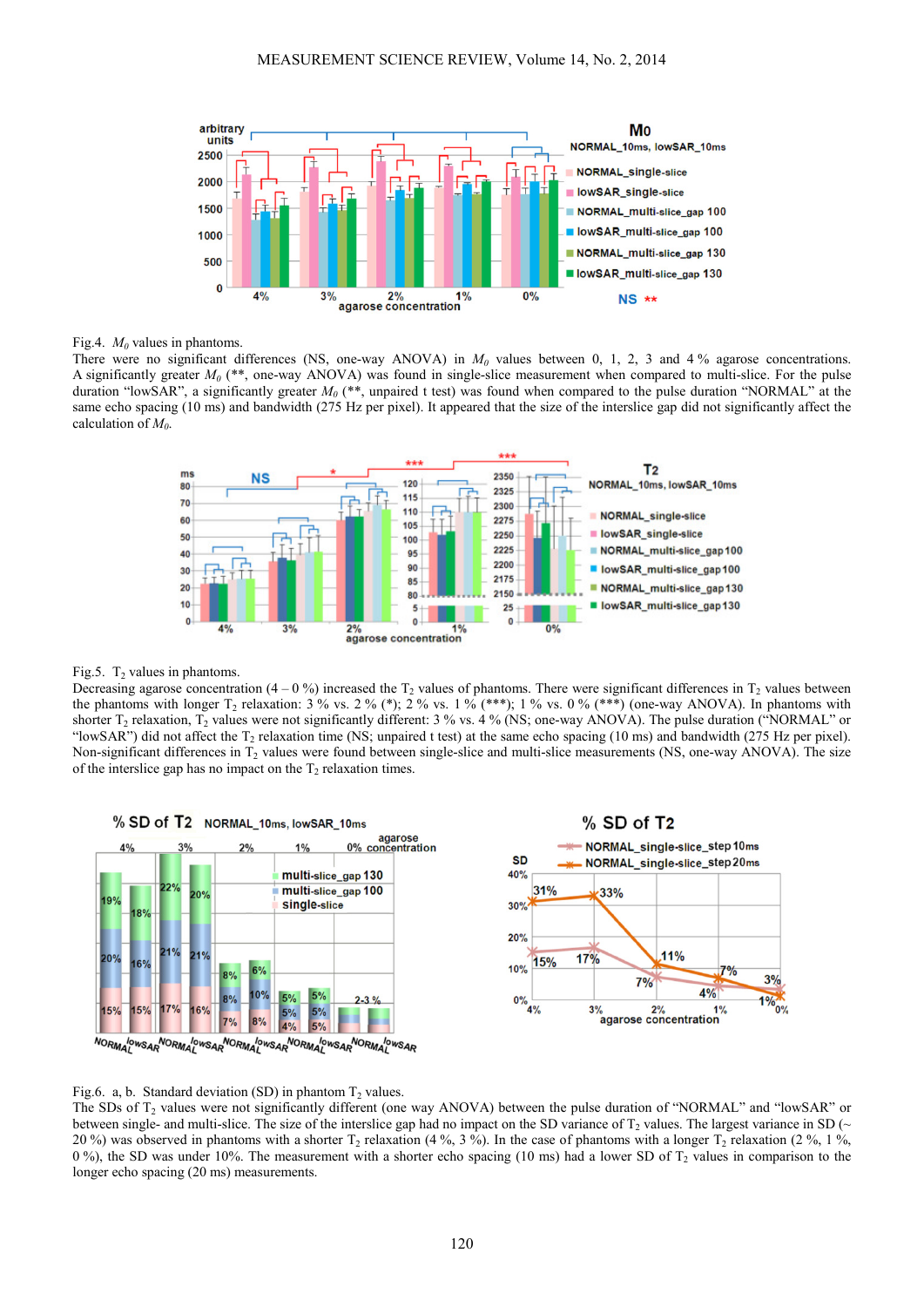#### *3.2. Results from the measurement of the volunteer.*

First, we measured the  $T_1$  values of the volunteer's brain, which were:  $699 \pm 19$  [ms] in the white matter,  $1155 \pm 40$ [ms] in the frontal lobe,  $1245 \pm 56$  [ms] in the temporal lobe,  $1171 \pm 81$  [ms] in the parietal lobe,  $1229 \pm 75$  [ms] in the occipital lobe,  $964 \pm 27$  [ms] in the putamen,  $992 \pm 28$ [ms] in the thalamus and  $1188 \pm 37$  [ms] in the caudate nucleus.

We also measured the effect of the number of slices, pulse duration, echo spacing, bandwidth, interslice gap and slice shifting on the value of  $M_0$  (Fig.7.).  $M_0$  values in single-slice

were significantly higher (\*\*, one-way ANOVA) compared to  $M_0$  values in multi-slice. The pulse duration of "NORMAL" or "lowSAR" did not affect the calculation of *M0* (NS, unpaired t test). Moreover, with "NORMAL" pulses and short echo spacing (7ms), the *M0* values were not significantly different from those in the "lowSAR" pulse, which had longer echo spacing and a smaller bandwidth. For the calculation of  $M_0$ , no significant effect of varying interslice gaps (NS, unpaired t test) or slice shifting was observed.



Fig.7.  $M_0$  values from 8 regions in the healthy brain.

 $M_0$  values were significantly higher (\*\*, one-way ANOVA) in single-slice compared to the multi-slice measurements. The pulse duration "NORMAL" or "lowSAR" did not affect the calculation of *M<sup>0</sup>* (NS, unpaired t test) at the same echo spacing (10 ms) and bandwidth (275 Hz per pixel). It appeared that the size of the interslice gap did not affect calculating  $M_0$  (NS, unpaired t test).

#### Table 1.  $T_2$  relaxation times in the healthy brain.

For the  $T_2$  mapping evaluation, 3 pixels were placed bilaterally in 8 regions in the brain. Data measurement was done by multi-echo CPMG sequence using multi-slice, echo spacing 7 ms, a bandwidth of 501 Hz per pixel and a 100 % interslice gap. We used standard pulse duration "NORMAL".

| region in the brain         | $T_2$ [ms $\pm$ SD] |
|-----------------------------|---------------------|
| white matter-frontal        | $84.2 \pm 6.9$      |
| gray matter-frontal lobe    | $99.0 \pm 17.3$     |
| gray matter -temporal lobe  | $99.8 \pm 11.6$     |
| gray matter -parietal lobe  | $104.9 \pm 14.6$    |
| gray matter -occipital lobe | $106.3 \pm 16.6$    |
| putamen                     | $91.7 \pm 9.9$      |
| thalamus                    | $91.5 \pm 10.0$     |
| caudate nucleus             | $91.8 \pm 9.7$      |

In the next step, we studied the  $T_2$  relaxation times in 8 regions of the healthy brain (Table 1.). It appeared that the value of  $T_2$  was not affected by inter-slice gaps (NS, unpaired t test) or by slice shifting. We observed that  $T_2$ relaxation times in the single-slice sequence were not significantly different (one-way ANOVA) from  $T<sub>2</sub>$  values in multi-slice. Pulse duration "NORMAL" or "lowSAR" yielded similar values of  $T_2$  (NS, unpaired Welch t), which was also true for the "NORMAL" pulses with shorter echo spacing and greater bandwidth (Fig.8.).

Furthermore, we found that the sequence with the "NORMAL" pulses had a lower SD of  $T_2$  relaxation time than that of "lowSAR". Finally, we analyzed the echo spacing. We observed no significant difference (unpaired t test) in  $T_2$  values when using the "NORMAL" pulse shapes with echo spacing 7 ms, 10 ms and 20 ms (Fig.9.). In addition, we found that the echo spacing of 20 ms achieved the greatest SD variance of  $T_2$  relaxation times.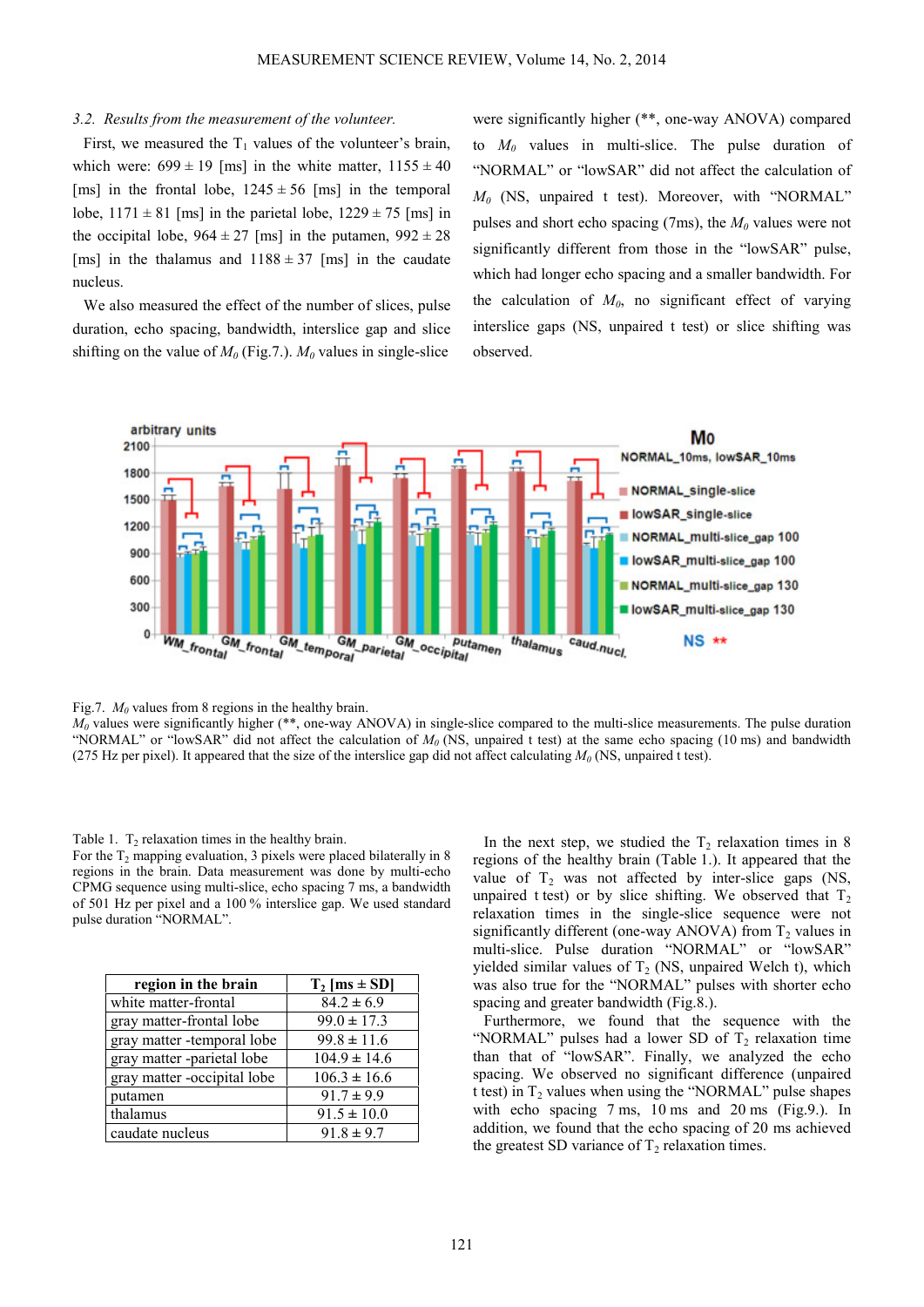

# Fig.8.  $T_2$  values in the healthy brain.

Pulse duration "NORMAL" or "lowSAR" did not affect  $T_2$  values (NS, unpaired Welch t) at the same echo spacing (10 ms) or bandwidth (275 Hz per pixel).  $T_2$  values were not significantly different (NS, one-way ANOVA) between single-slice and multi-slice measurements. The  $T_2$  values were not affected by the size of inter-slice gap (NS, unpaired t test).



Fig.9. a, b.  $T_2$  values and the graph of standard deviations (SD) of  $T_2$  values in the healthy brain. There was no significant difference (unpaired t test) in  $T_2$  values between measurements with an echo spacing of 7 ms, 10 ms or 20 ms when using the "NORMAL" pulse duration. The measurement with echo spacing of 20 ms achieved greater SD variances of  $T_2$  values in comparison to those that had shorter echo spacing.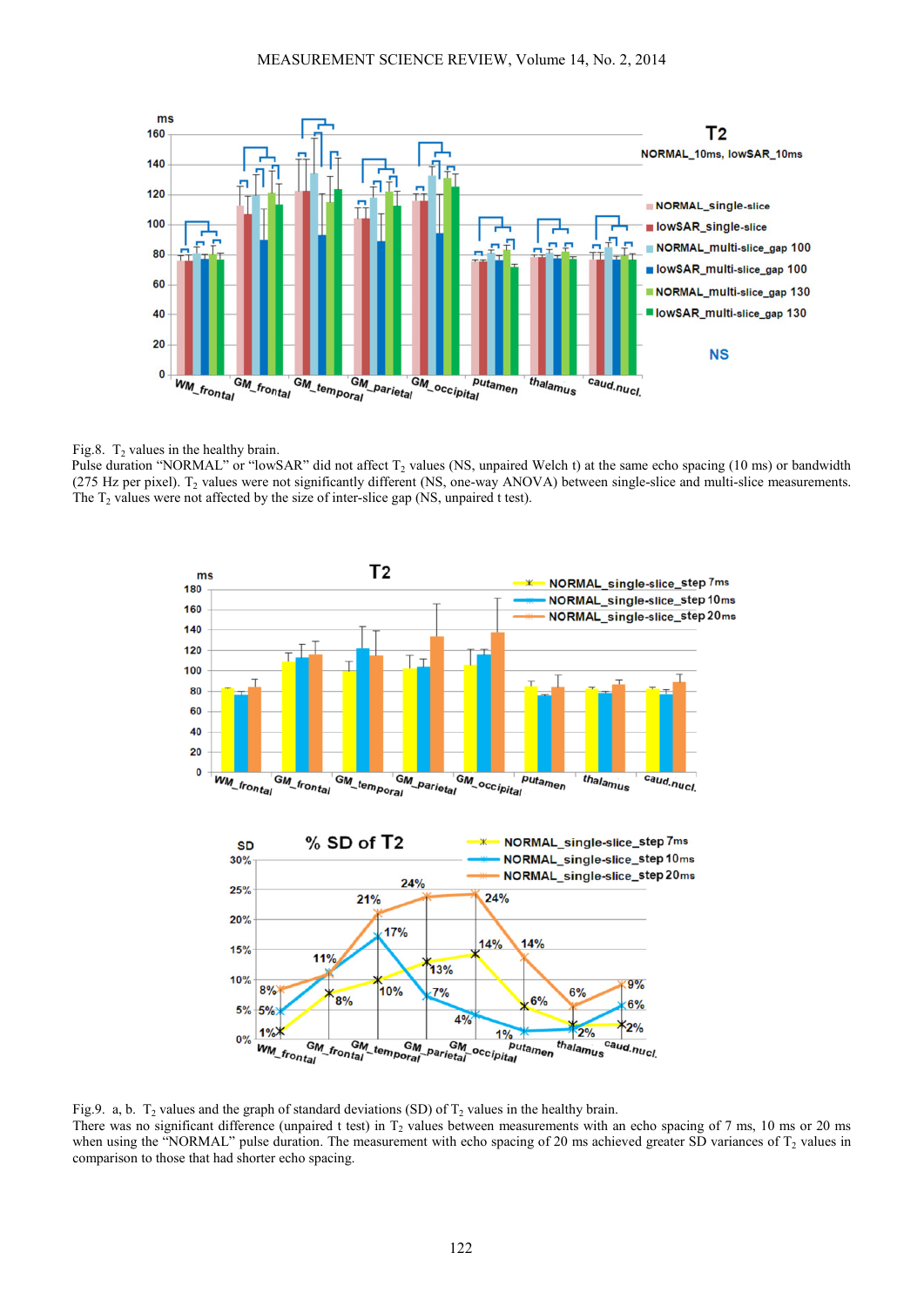#### 4. DISCUSSION

The aim of our study was to test the influence of different adjustable protocol parameters of a standard multi-echo multi-slice CPMG sequence to the brain  $T_2$  mapping on a 1.5 T whole-body MR scanner in the clinical radiological practice. For this purpose we have prepared and verified the experimental and data-processing part of the  $T_2$  mapping. We constructed an MRI phantom with a wider range of  $T_2$ relaxation times (28 ms  $\leq$  T<sub>2</sub>  $\leq$  2200 ms), which covered the range of the healthy brain  $T_2$  values (50 ms  $\leq T_2 \leq 110$  ms) found in literature [3], [7], [24], [25], [33]. We decided to include longer  $T_2$  values, because  $T_2$ s are generally prolonged in brain pathologies [12] - [24].

The decrease of  $M_0$  due to incomplete  $T_1$  relaxation in our measurements (TR=8860 ms) was found to be 1 % for the phantom with 4 % agarose concentration, 2 % for that with the 3 % concentration, 3 % for the 2 % concentration, and 4 % for the 1 % and 0 % agarose concentrations. This meant that 96 – 99 % of the magnetization was already recovered. Similar findings were found by measuring the  $T<sub>2</sub>$  relaxation time with TR 8860 ms in 8 regions of the healthy human brain (99 – 100 % of  $M_0$  was relaxed).

The  $M_0$  values characterize the signal to noise ratio (SNR) varying with the different measurement parameters  $(T_1)$ relaxation, number of slices, pulse duration, echo spacing, bandwidth, interslice gap and slice shifting). The lower SNR might negatively affect the accuracy of the  $T_2$  maps. The fact that the noise level was the same in all images, allowed us to directly compare the calculated value of  $M_0$  from measurements at various measurement conditions. Since there were no differences in  $M<sub>0</sub>$  values among various agarose concentrations measured with the same sequence, it confirmed that the incomplete  $T_1$  recovery did not affect the accuracy of the calculation and estimation of the  $T_2$ .

It was confirmed that the magnetization  $M_0$  was lower in the multi-slice compared to the single-slice sequence, which was probably related to the non-ideal excitation slice profiles. Although there was a lower SNR in the multi-slice experiments, reproducible data were obtained in the phantom as well as in the volunteer. This indicates that the multi-slice scan is suitable for  $T_2$  mapping.

It can be expected that "lowSAR" pulses have a longer duration (and lower B1) to impose less SAR [38]. Longer pulses should provide a better defined profile of the slice and thus less contamination from the neighboring slices (and greater SNR). Indeed, the  $M_0$  value measured in the "lowSAR" mode in the phantom was larger than that obtained with the "NORMAL" mode. However, the pulse duration did not significantly affect the  $M_0$  values in the volunteer. This suggests that *in vivo* "NORMAL" pulse mode gives SNR comparable with that of the "lowSAR" mode in brain  $T_2$  mapping.

In our last step, we studied the  $T_2$  values using different protocol parameters (number of slices, pulse duration, echo spacing, bandwidth, interslice gap and slice shifting) in the phantom and in the volunteer. We obtained reproducible  $T<sub>2</sub>$ values in all multi-slice measurements. This was a favorable observation, since mapping of the whole organ is required in the clinical examinations.

Our custom-made software gave tools for providing the particular relaxation parameter maps and allowed the evaluation of various sizes of ROIs. We decided to choose smaller regions consisting of 6 pixels (3 voxels bilaterally), which were compact and without artifacts (arising from partial volume effect or point spread function), minimizing the influence of the signal from the edge of phantoms. The ROI positions and sizes were identical for all the scans with different measurement parameters, placed in the middle of phantoms. Furthermore, some studies emphasized the importance of choosing a small ROI size, due to the heterogeneity of the brain tissue [3], [41], [42]. In this article, we evaluated smaller ROIs positioned in 8 homogenous brain areas in order to cover different types of brain structures. Due to the choice of smaller ROIs and, therefore, a smaller analyzed data set throughout the experiment, we could only assume how the parameter values would change if there was a larger statistical data set. If the number of pixels increased, it would reduce the possibility of accidental errors. For clinical studies deeper analysis of various specific pathologies of the brain tissue would be useful to measure as big ROIs as allows the tissue heterogeneity and the nature of brain structures.

*In vitro* as well as *in vivo*, we found that the  $T_2$  relaxation time was not affected by the pulse duration, even with the "NORMAL" pulse enabling shorter echo spacing and greater bandwidth. Therefore, due to the highest SNR, the "NORMAL" pulse duration with an echo spacing of 7 ms and bandwidth of 501 Hz per pixel is the most suitable setting for  $T_2$  mapping in the brain.

We analyzed accuracy of  $T_2$  mapping as a percentage of SD in  $T_2$  values obtained in the phantom and in the volunteer. In phantoms, higher SD of  $T_2$  meant less accuracy of the evaluation. In the brain *in vivo*, higher SD at higher  $T_2$ did not represent only the accuracy, but also the heterogeneity of the brain tissue, particularly in the gray matter. Smaller echo spacing allowed the use of a larger number of data points with a shorter TE than expected in the T2. It caused the SD reduction (therefore increased accuracy), particularly in shorter  $T_2$ s. In phantoms with longer  $T_2$ , their higher accuracy was only slightly reduced in measurements using smaller echo spacing. However, due to our clinical hardware limits, we were not able to go for shorter echo spacing, which might be even more appropriate.

Further, we confirmed, that neither slice shifting nor the size of inter-slice gap affected the  $T_2$  mapping, in the phantom or in the volunteer. The minimum size of interslice gap was limited by the manufacturer to 100 %. It appeared that the extension to 130 % did not have any large influence on  $M_0$  or  $T_2$  values.

#### 5. CONCLUSION

The CPMG multi-echo multi-slice sequence with the "NORMAL" pulse duration seems to be a suitable protocol for brain  $T_2$  mapping. It was practical to measure 19 tissue slices for each of the 32 echo times with 7 ms echo spacing. For this sequence, a bandwidth of 501 Hz per pixel and a 100 % inter-slice gap were used. The *in vivo* measured and evaluated  $T_2$  relaxation times (80 ms  $T_2$  < 106 ms) agreed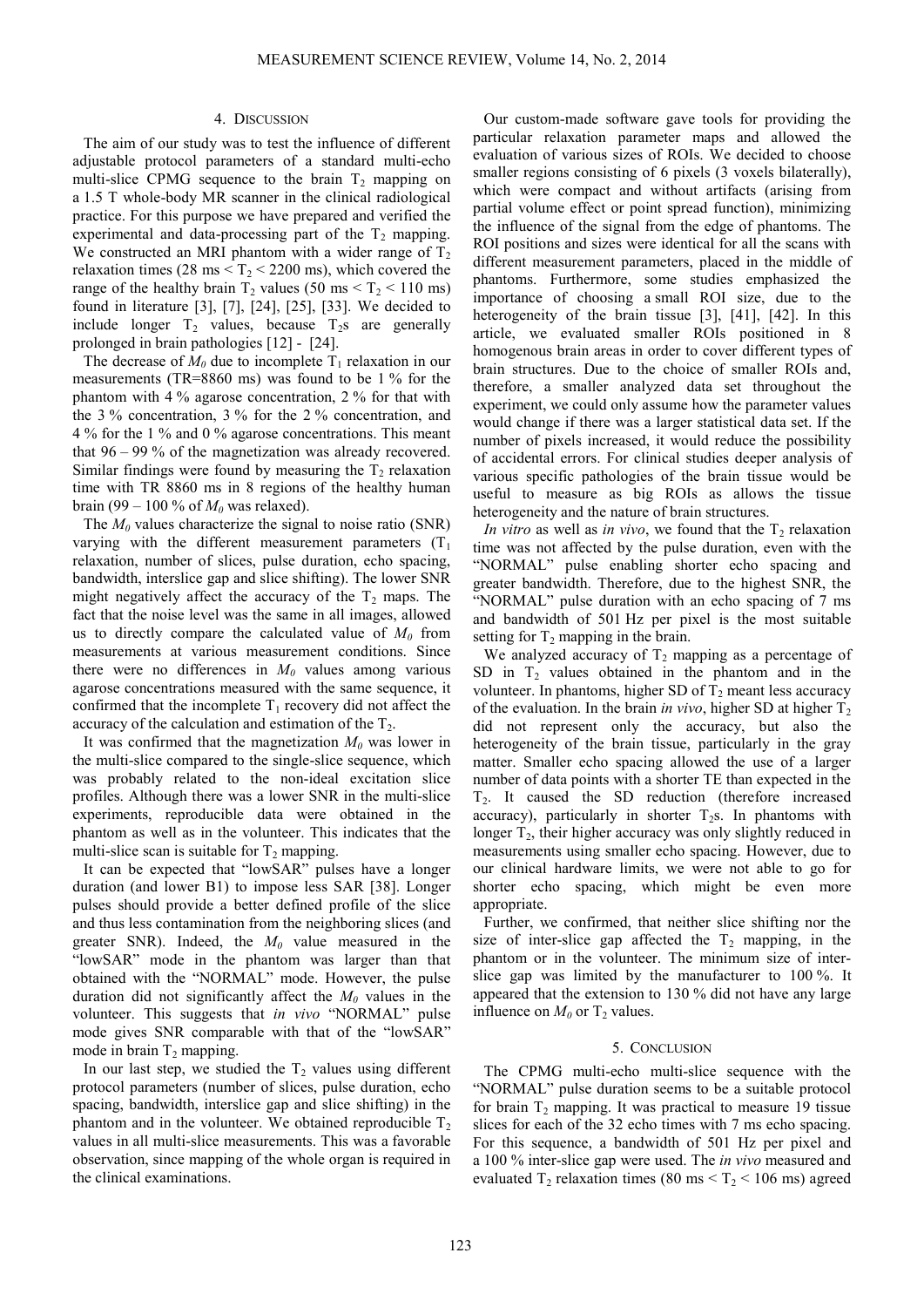well with the values in the literature  $[3]$ ,  $[7]$ ,  $[24]$  –  $[26]$ . We believe that our results would be helpful for anyone mapping  $T_2$  in the brain under clinical conditions, providing them measures of accuracy and optimum sequence parameters.

# ACKNOWLEDGMENT

This study was supported by the grant of the Ministry of Health of the Slovak Republic number 2012/31-UKMA-8 and by projects . Competence Centre for Research and Development in the Diagnosis and Therapy of Oncological diseases" code ITMS 26220220153 and "Centre of Excellence for Personalized Therapy" code: 26220120053, co-financed from EU sources and European Regional Development Fund.

#### **REFERENCES**

- [1] Parlato, M.B., Dzyubak, B., Helfenberger, J. Balge, N. (2009). *MRI phantom for fat quantification*. http://ebookbrowse.com/mri-phantom-for-fatquantification-final-report-pdf-d96791611.
- [2] Barker, P.B., Bizzi, A., De Stefano, N., Gullapalli, R., Lin, D.D.M. (2010). *Clinical MR Spectroscopy: Techniques and Applications* (1st ed.). Cambridge University Press.
- [3] Georgiades, Ch.S., Itoh, R., Golay, X., van Zijl, P.C.M., Melhem, E.R. (2001). MR imaging of the human brain at 1.5 T: Regional variations in transverse relaxation rates in the cerebral cortex. *American Journal of Neuroradiology*, 22 (9), 1732-1737.
- [4] Fanea, L., Sfrangeu, S.A. (2011). Relaxation times mapping using magnetic resonance imaging. *Romanian Reports in Physics*, 63 (2), 456-464.
- [5] Kumar, R., Delshad, S., Woo, M.A., Macey, P.M., Harper, R.M. (2012). Age-related regional brain  $T_2$ relaxation changes in healthy adults. *Journal of Magnetic Resonance Imaging*, 35 (2), 300-308.
- [6] Deoni, S.C.L., Peters, T.M., Rutt, B.K. (2005). Highresolution  $T_1$  and  $T_2$  mapping of the brain in a clinically acceptable time with DESPOT1 and DESPOT2. *Magnetic Resonance in Medicine*, 53 (1), 237-241.
- [7] Deoni, S.C.L., Josseau, M.J., Rutt, B.K., Peters, T.M. (2005). Visualization of thalamic nuclei on high resolution, multi-averaged  $T_1$  and  $T_2$  maps acquired at 1.5T. *Human Brain Mapping*, 25 (3), 353-359.
- [8] McRobbie, D.W., Moore, E.A., Graves, M.J., Prince, M.R. (2007). *MRI from Picture to Proton* (2nd ed.). Cambridge University Press.
- [9] Bartzokis, G., Sultzer, D., Cummings, J. et al. (2000). In vivo evaluation of brain iron in Alzheimer disease using magnetic resonance imaging. *Archives of General Psychiatry*, 57 (1), 47-53.
- [10] Pell, G.S., Briellmann, R.S., Waites, A.B., Abbott, D.F., Lewis, D.P., Jackson, G.D. (2006). Optimized clinical  $T_2$  relaxometry with a standard CPMG sequence. *Journal of Magnetic Resonance Imaging*, 23 (2), 248-252.
- [11] McKenzie, C.A., Chen, Z., Drost, D.J., Prato, F.S. (1999). Fast acquisition of quantitative  $T_2$  maps. *Magnetic Resonance in Medicine*, 41 (1), 208-212.
- [12] Hendry, J., DeVito, T., Gelman, N. et al. (2006). White matter abnormalities in autism detected through transverse relaxation time imaging. *NeuroImage*, 29 (4), 1049-1057.
- [13] Supprian, T., Hofmann, E., Warmuth-Metz, M., Franzek, E., Becker, T. (1997). MRI  $T_2$  relaxation times of brain regions in schizophrenic patients and control subjects. *Psychiatry Research: Neuroimaging*, 75 (3), 173-182.
- [14] Ongur, D., Prescot, A.P., Jensen, J.E. et al.  $(2010)$ . T<sub>2</sub> relaxation time abnormalities in bipolar disorder and schizophrenia. *Magnetic Resonance in Medicine*, 63  $(1), 1-8.$
- [15] Woermann, F., Barker, G., Birnie, K., Meencke, H., Duncan, J. (1998). Regional changes in hippocampal  $T<sub>2</sub>$  relaxation and volume: A quantitative magnetic resonance imaging study of hippocampal sclerosis. *Journal of Neurology, Neurosurgery and Psychiatry*, 65 (5), 656-664.
- [16] Vymazal, J., Righini, A., Brooks, R.A. et al. (1999).  $T_1$ and  $T_2$  in the brain of healthy subjects, patients with Parkinson disease, and patients with multiple system atrophy: Relation to iron content. *Radiology,* 211 (2), 489-495.
- [17] Taylor, I., Butzkueven, H., Litewka, L. et al. (2004). Serial MRI in multiple sclerosis: A prospective pilot study of lesion load, whole brain volume and thalamic atrophy. *Journal of Clinical Neuroscience*, 11 (2), 153-158.
- [18] Stevenson, V.L., Parker, G.J., Barker, G.J. et al. (2000). Variations in  $T_1$  and  $T_2$  relaxation times of normal appearing white mater and lesions in multiple sclerosis. *Journal of the Neurological Science*, 178 (2), 81-87.
- [19] Oh, J., Cha, S., Aiken, A.H. et al. (2005). Quantitative apparent diffusion coefficients and  $T<sub>2</sub>$  relaxation times in characterizing contrast enhancing brain tumors and regions of peritumoral edema. *Journal of Magnetic Resonance Imaging*, 21 (6), 701-708.
- [20] Yamada, S., Kubota, R., Yamada, K., Ono, S., Hishinuma, T., Matsuzawa, T., Fujiwara, S. (1990). T<sub>1</sub> and  $T_2$  relaxation times on gadolinium diethylenetriaminepentaacetic acid enhanced magnetic resonance images of brain tumors. *Tohoku Journal of Experimental Medicine*, 160 (2), 145-148.
- [21] Radiology. (2012). Book Reviews: Quantitative MRI in Cancer. *Radiology*, 264 (1), 38-39.
- [22] Vymazal, J., Babis, M., Brooks, R.A., Filip, K., Dezortova, M., Hrncarkova, H., Hajek, M. (1996). T<sub>1</sub> and  $T<sub>2</sub>$  alterations in the brains of patients with hepatic cirrhosis. *American Journal of Neuroradiology*, 17 (2), 333-336.
- [23] Chang, K.J., Jara, H. (2004). Applications of quantitative  $T_1$ ,  $T_2$ , and proton density to diagnosis. *Applied Radiology*, 34 (1), 34-42.